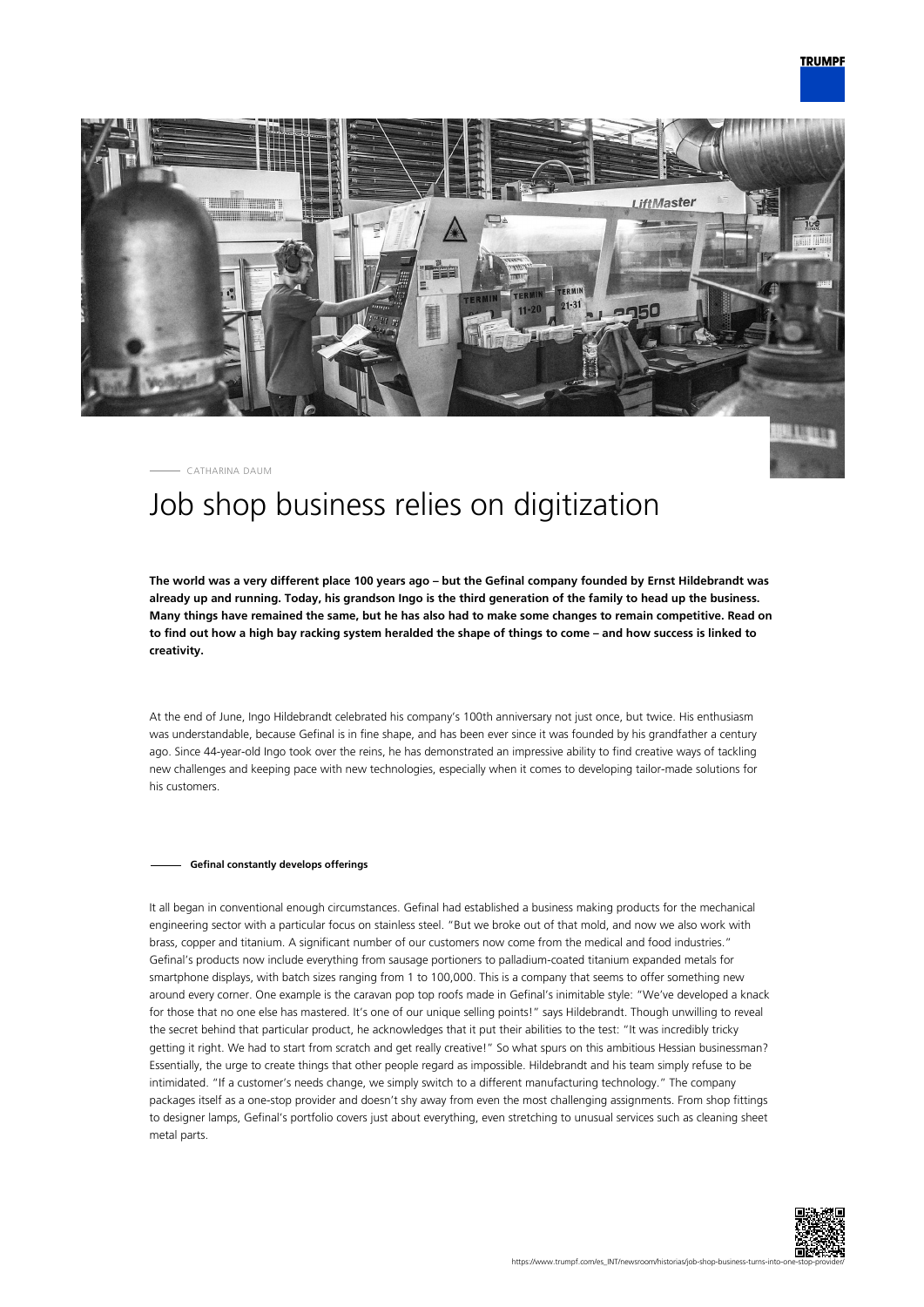

**Fascination with sheet metal – and close family ties**

Ingo Hildebrandt's success speaks for itself, but things haven't always been easy. After completing his apprenticeship as a manufacturing engineer, Hildebrandt worked in the family business for a year before joining the management board in 2001. His switch to an executive role was unexpected, but unavoidable: "My dad was very ill, so I suddenly found myself taking over the business in my mid-20s. It wasn't easy, and I certainly had to earn my spurs." The experience he gained in that first year at the helm strengthened his resolution to take the company to the next level. He was determined that Gefinal should make more products in more creative ways, moving away from traditional sheet metal fabrication and adopting the role of a systems provider. "My fascination with sheet metal began during my apprenticeship," says Hildebrandt.



Ingo Hildebrandt, managing director Gefinal Blech- und Stahlbau GmbH



In good times and in bad: A couple who have accomplished a great deal together: Redwana Hildebrandt is Ingo's most trusted adviser.

– Christian Mader



The next generation: Ingo Hildebrandt's nephew Andy is already on board. The two have similar hobbies and are great friends.





 The company's logo has changed over the past 100 years, but the name remains the same.



The word Gefinal is an acronym of a German phrase for a company that makes industrial equipment.

– Christian Mader

And his enthusiasm hasn't wavered over the past eight years. In fact, nowadays this father of three has an even clearer idea of what he wants to achieve. He is supported by his family, with both his wife Redwana and his sister Ines working alongside him. "We have a very close, trusting relationship. That gives me the freedom to sometimes take unusual steps and add products to our portfolio that other people wouldn't even consider." His wife is far more than the perfect helpmate to her husband. Her business administration qualifications make her the perfect choice to take on responsibility for areas such as HR. And the next generation is waiting in the wings, with their 26-year-old nephew Andy already on board. He joined Gefinal after graduating from university, making his uncle Ingo very proud in the process.

## **Gefinal believes in digitization**

Back when Ingo Hildebrandt took over from his father, he and his team were still carrying out job costing with a pen and paper. But he quickly saw the need to switch to digitalized processes. Gefinal's workforce has now grown to 100 employees, up from just 23 in 2001. "We've been growing fast in recent years, but now we're keen to take our foot off the pedal and focus on offering our customers an even broader range of products. Specifically, products that call for our special blend of

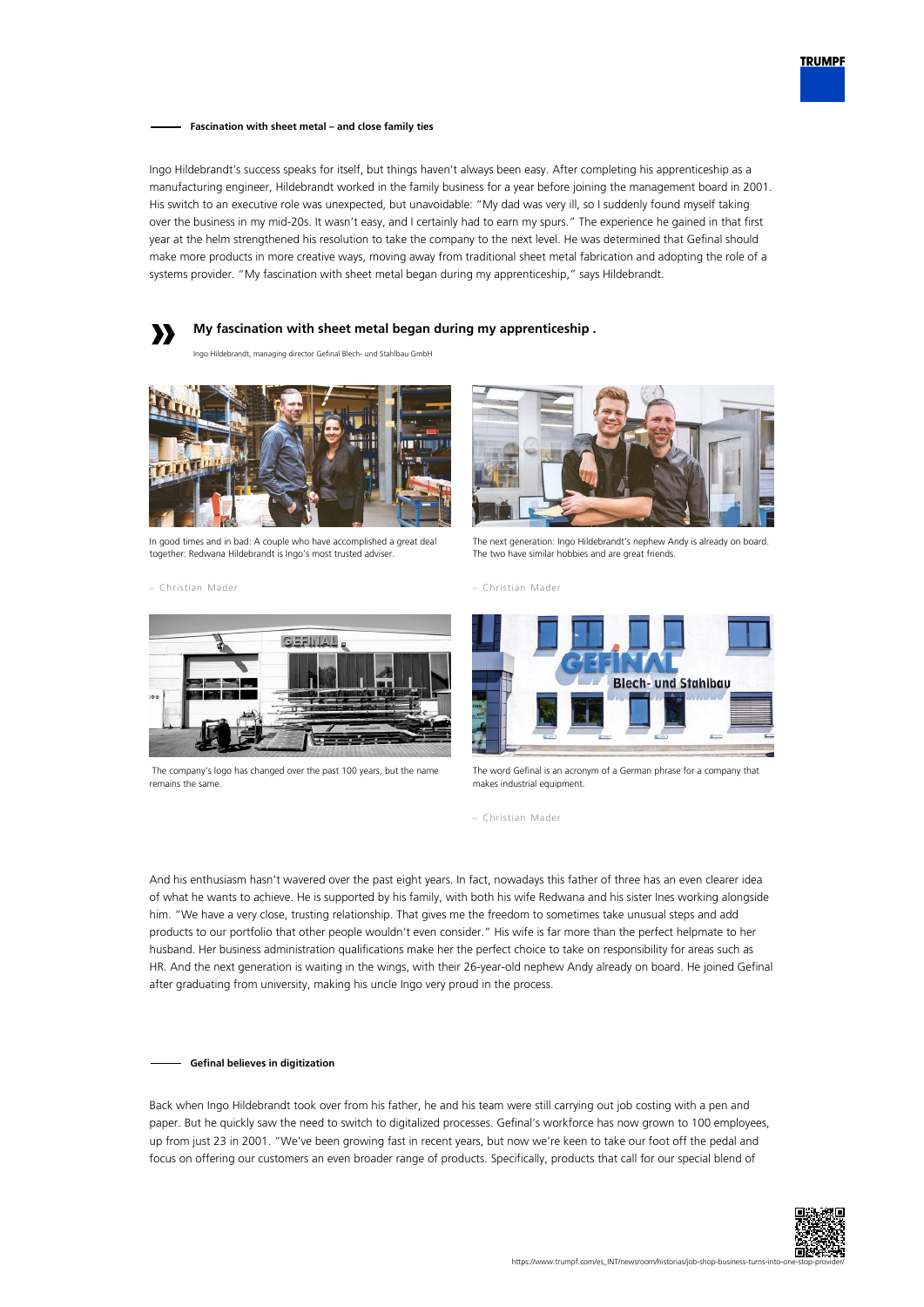

creativity and expertise," says the managing director. He feels it is important to get to know his employees personally and support them where possible, arguing that this is the only surefire way to keep Gefinal's competitive edge and provide customers with single-source solutions. That's something that Hildebrandt believes in passionately.

There is a story he likes to tell that illustrates this enthusiasm perfectly: "Last year, Samsung launched the German version of their virtual assistant Bixby. The South Korean company presented it in a soundproof enclosure at their booth at the IFA trade fair. Developers and design engineers from Gefinal and Samsung spent weeks working together to achieve the optimum results. One of the standout features of the sheet steel column was a special acoustic insulation material, which Gefinal applied after painting. "The project really showed what my employees are capable of. They are workaholics, but in the most positive sense imaginable! Whenever they're confronted with something new or particularly challenging, they pull out all the stops because they want to demonstrate what they can do." Robot welding was another good example of the team taking the ball and running: "People had barely heard of the technology back then, but we didn't let that intimidate us." Hildebrandt's team even took on the incredibly challenging task of making their own fixtures for parts that have zero tolerances. Laser welding continues to be a rarity in the job shop business. But Gefinal already has the next ace up its sleeve: handheld laser welding with a point laser. The operation is carried out manually instead of by a robot. "It supplements our robot welding services by allowing us to make exciting products without requiring any fixtures. That makes us even more flexible."



 The company's oldest TRUMPF machine is 16 years old and is still in use on a daily basis.



The TruPunch 5000 is the newest member of the family.

– Christian Mader

– Christian Mader



Hey Mr. Robot: The TruLaser Robot 5020 helps Gefinal perform challenging welding jobs.

– Christian Mader

## **Improving through creativity and automation**

It takes more than just good ideas to inject creativity into the manufacturing business. The machines also play a critical role, and Gefinal has placed its bets on automation. The *TruMatic 7000* features a brush table and automatic tool changer. It is connected to the STOPA storage system, as are the new **[TruPunch 5000](https://www.trumpf.com/es_INT/productos/maquinas-sistemas/punzonadoras/trupunch-5000/)** and the company's oldest TRUMPF machine – a 16year-old TruLaser L3050. The high bay racking system heralded the start of Ingo Hildebrandt's own career in the company – although it did generate a fair amount of debate at the time! "My father didn't want such a big racking system. He didn't think it was necessary. I felt differently and fought for it from the start. Today, our business is even more productive and we can take on more exciting projects, so I'm glad that I got my way!" That's the kind of attitude that has helped Ingo Hildebrandt build a successful future for this long-established company – and he's always thinking ahead: "Our job is not to simply react to developments, but to make things better and use our creativity to suggest better solutions to our customers. That will keep us going for another 100 years!"